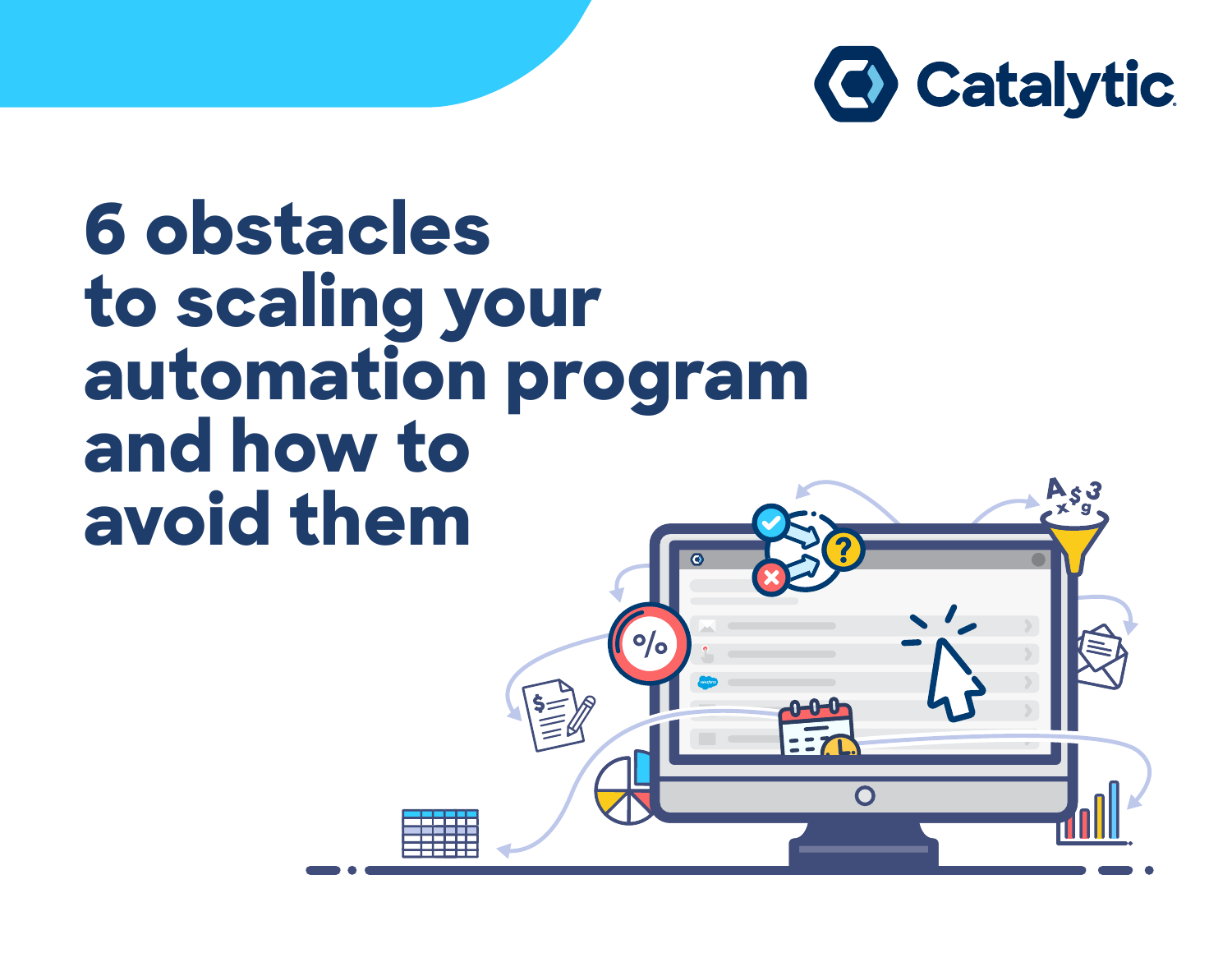## **Expand initial processes company-wide for true digital agility**

With competitive pressures and customer demand at an all-time high, it's vital that the speed and efficiency of your company's operations keep pace with the increasing speed of business.

For that reason, **[more than half](https://www.mckinsey.com/business-functions/operations/our-insights/the-automation-imperative)** of companies have piloted automaton programs to minimize manual tasks, streamline workflows, and empower their employees, with even more planning to do so through 2020 and beyond.

But one of the obstacles to achieving true digital agility with automation is a company's capacity to scale an initial automation pilot program beyond single processes and departments to the entire enterprise.

Because automation is intended to transform internal, company-wide operations and respond to long-term external competitive pressures—not to mention **[unforeseen](https://www.catalytic.com/blog/automation-response-covid-business-continuity) [national or global events](https://www.catalytic.com/blog/automation-response-covid-business-continuity)**—a company's pilot is only as successful as its flexibility to scale.

According to Catalytic's recent **[data study](https://www.catalytic.com/resources/state-of-automation-report)**, only 9% of enterprise leaders reported their company's automation efforts as being at the "Pro" level, meaning that their automation solutions are optimally deployed and configured organization-wide.

Process automation is at a tipping point, where the awareness and interest in implementing a new technology far outweighs a company's ability to properly plan, execute, and scale. So what's holding companies back?

According to Catalytic's findings, here are a few common obstacles getting in the way.

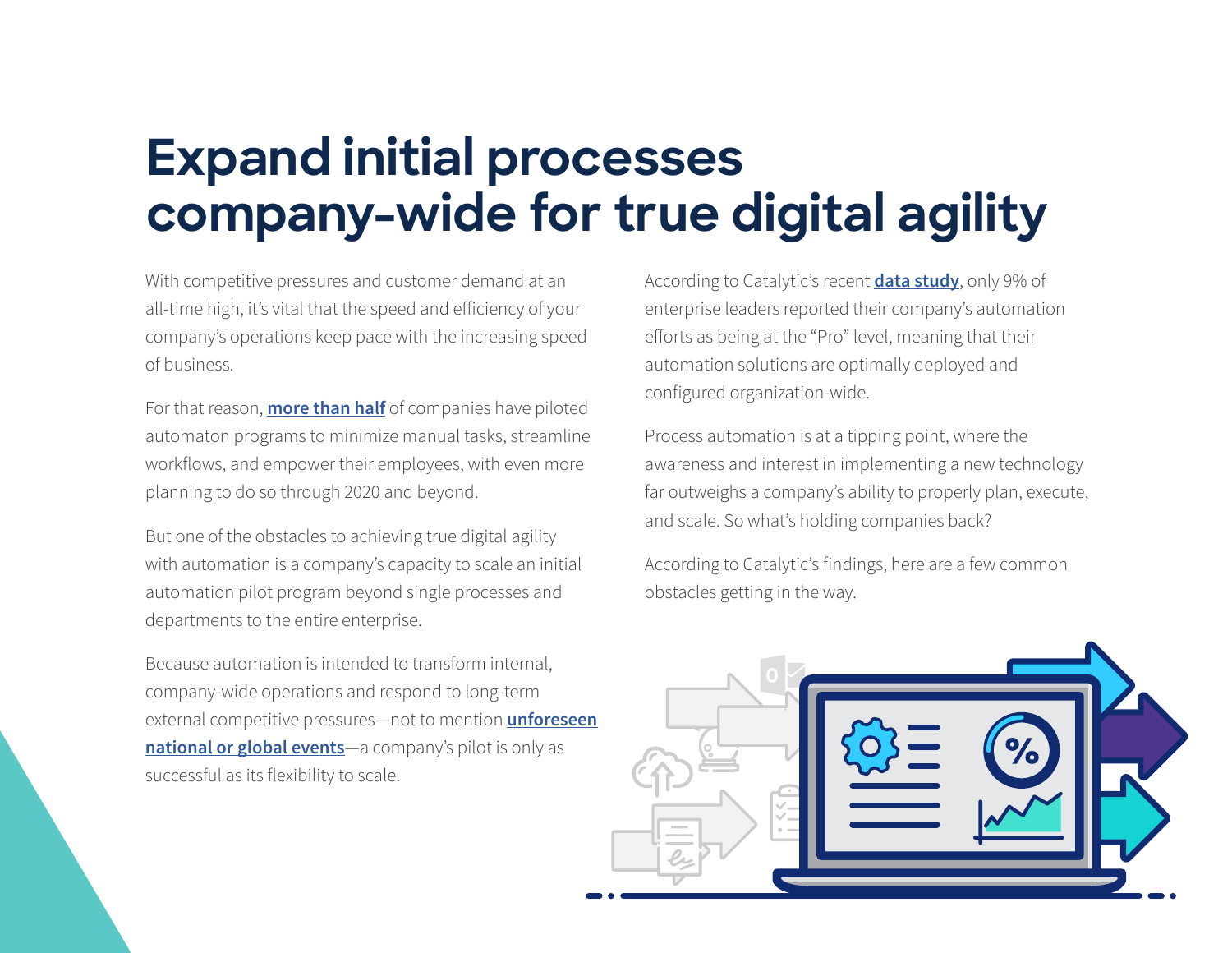**An effective platform enables all business users to create automations—not just tech-minded employees—as each user will have the deepest understanding of their department's processes.**

### **1. Lack of employee buy-in**

As the war for talent rages on, companies of every size look to build a more communicative, inclusive culture to attract and maintain top employees. As a part of that initiative, companies should solicit employee feedback before making changes to their operations—but still, many don't.

More than 90% of employees report they are familiar with the concept of automation, and a majority believe it will make their jobs easier. This implies a better understanding of the concept and more ubiquitous adoption across industries. But Catalytic finds that employees who were hesitant with the concept or who were not interested in using it in their own roles knew very little about it due to a lack of top-down communication.

The truth is, an effective platform enables all business users to create automations—not just tech-minded employees—as each user will have the deepest understanding of their department's processes and can be easily upskilled to improve them.

 To that end, your company's automation efforts should be a group decision, and not placed solely on the shoulders of the C-suite or IT.

The more you educate and communicate with your employees about the value of automation in your organization, the more likely they'll be willing to build automations in their own departments and help scale company-wide.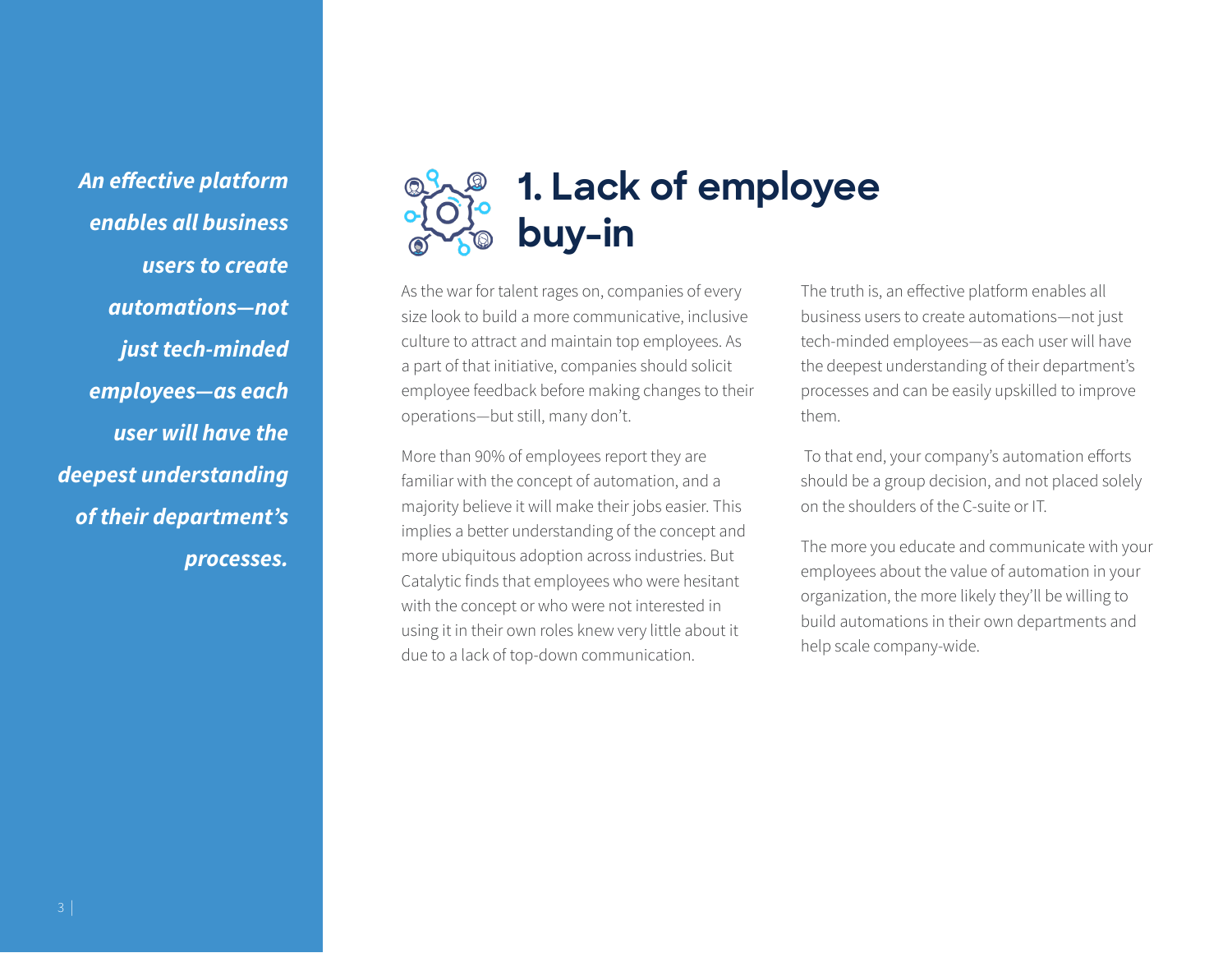

#### **2. Reliance on legacy technology and inflexible tools**

Countless companies operate with on-prem legacy systems that they've used for years —even decades—like their financing and accounting tools, HR software, project management solutions, etc.

But for many, what was once a meaningful technology investment has worn out its welcome. Some systems may be too outdated or require complete reworking to keep up with the necessary speed of operations. And often disparate platforms fail to communicate with each other, causing additional manual work, errors, missed handoffs, and wasted time.

The price and risk of ripping out and replacing these systems is often a deterrent to doing so, often encouraging the "because we've always done it this way" mentality. This files down a company's competitive edge and ability to drive internal efficiencies that pay off with customers and the bottom line.

And implementing certain traditional automation tools—like RPA, to name one—may make minor improvements resulting in one-off benefits, but essentially cements your operations into the very systems you need to move beyond.

According to Catalytic's recent study, survey respondents note a reliance on legacy systems is the second most common reason they've seen their automation effort fail to scale. Although many companies introduce costly automation technology, it's not always integrated in a meaningful way.

Any technology that lacks the flexibility and ability of a cloud-based solution may promise companywide scaling, but will likely fail you in the long-run.

**The price and risk of ripping out and replacing these systems is often a deterrent to doing so, often encouraging the "because we've always done it this way" mentality.**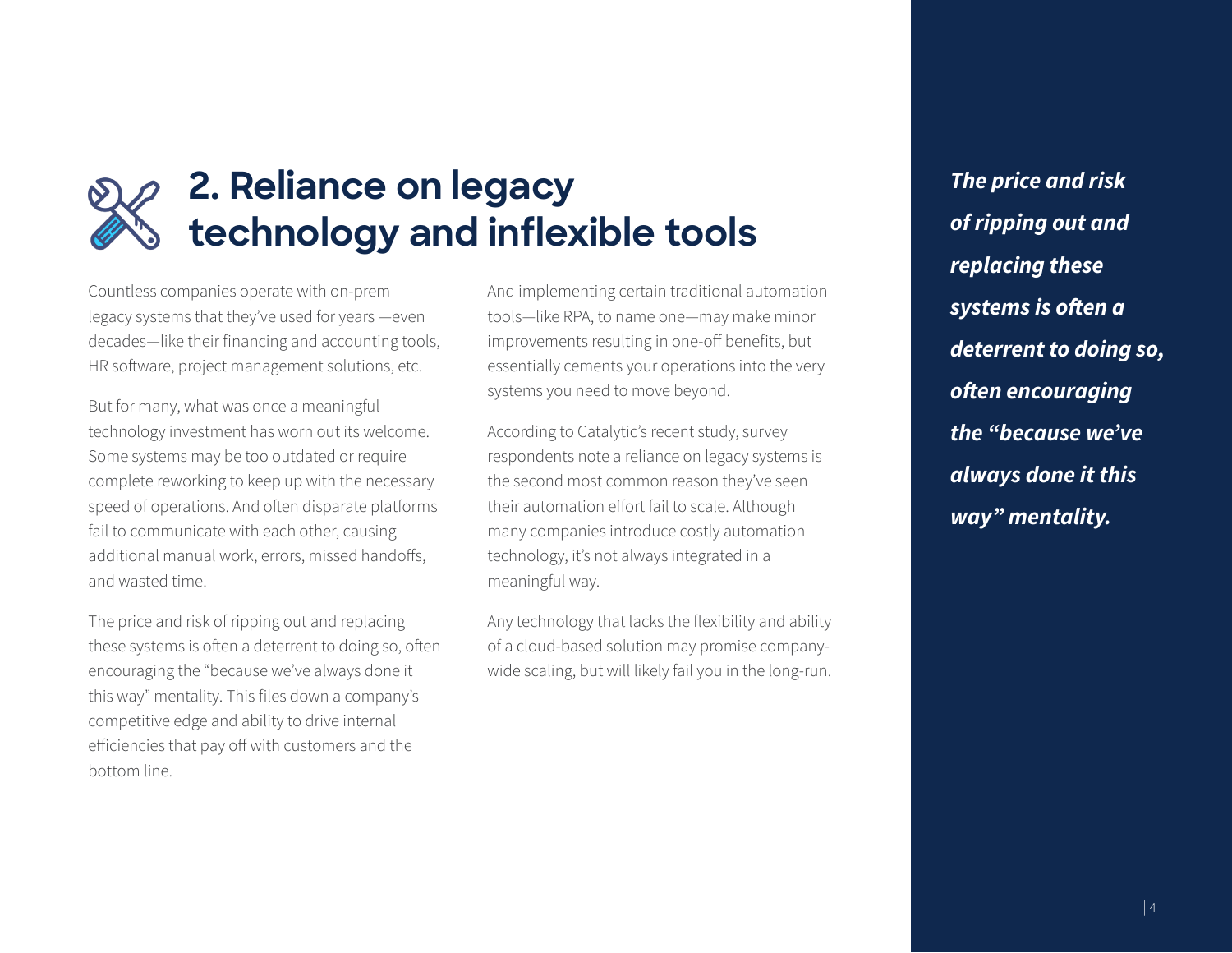**Without a clear timeline of implementation, expansion, and forecasted ROI, companies may end up investing significant time, energy, and money with little return.**

### **3. No clear automation journey or plan of attack**

Whether a company is piloting a program for the first time, or has tested a variety of technologies with varying degrees of success, proper planning can be an obstacle to scalable growth.

Without a clear timeline of implementation, expansion, and forecasted ROI, companies may end up investing significant time, energy, and money with little return.

The pilot may apply automations to disparate processes, systems, or departments, in hopes of a positive result. But without a proper plan and clear KPIs that measure success and align with corporate goals, your company is not taking the necessary steps to scale.

Choosing a lightweight automation platform that doesn't require costly consulting fees is a good start. And during the early sales conversations, ask potential providers how their solution delivery and customer success teams approach the customer journey, and how they plan to support your company months or even years down the line.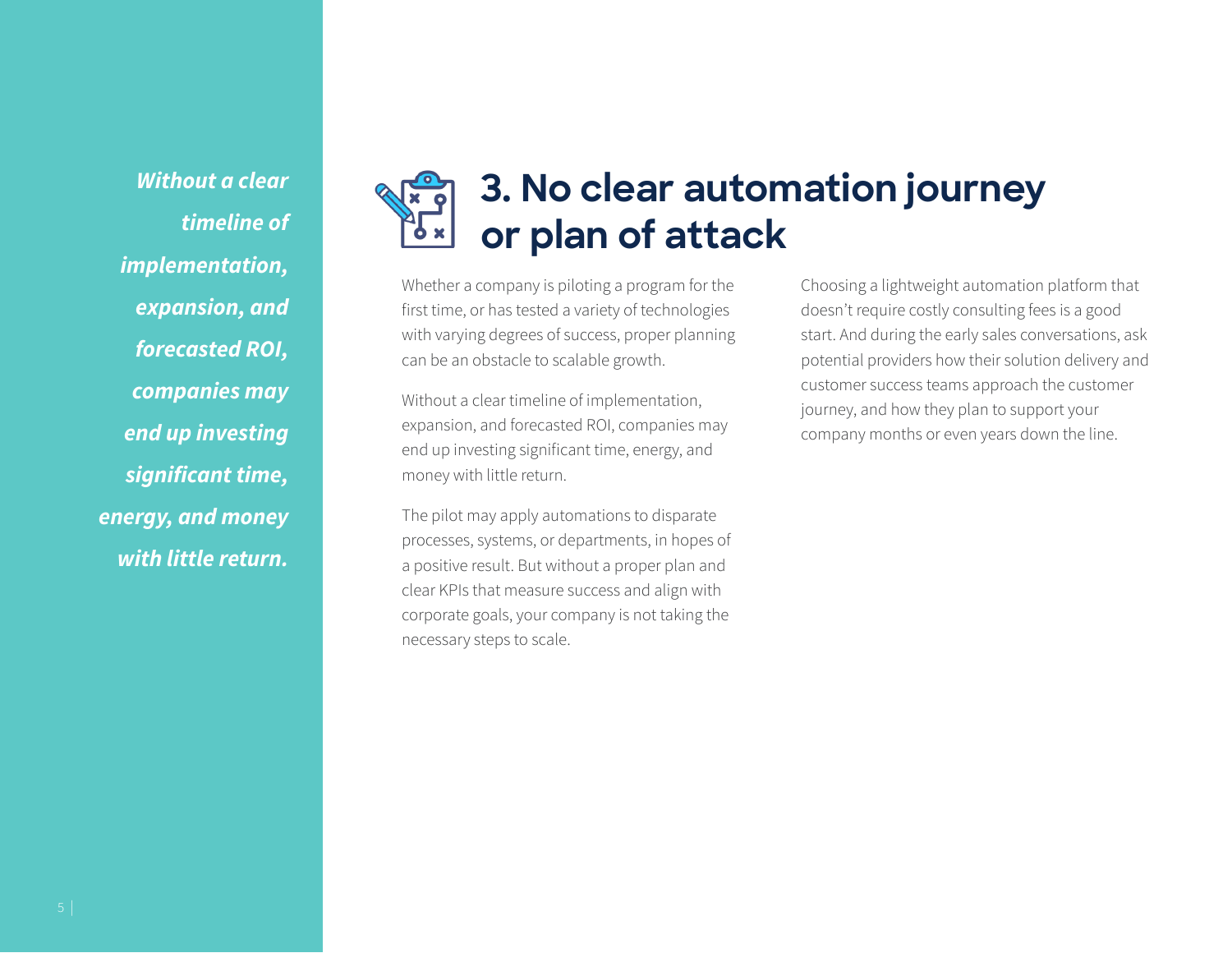

#### **4. Identifying ownership and stakeholders**

A majority (78%) of organizations surveyed in Catalytic's data study said they take a centralized approach to automation, where the purchase decision and implementation is owned by a single team—usually the C-suite or IT. Only 22% distribute this responsibility across departments and teams, with multiple stakeholders across the organization.

However, those companies with a distributed approach saw a higher likelihood of employees believing their automations were more successful and scalable ahead of industry peers.

Though the distributed model is far less common, it often gives employees company-wide a personal stake and greater influence in the evolution of their company. Likewise, it prevents the planning, implementation and expansion of automation from being placed on a single department namely overwhelmed IT teams with a backlog of work that creates bottlenecks and slows the process down.

Plus, employees further down the chain of hierarchy have a deeper understanding of department-specific processes, and therefore a greater stake in wanting to improve them, but most are not consulted.

Only 41% of managers said they're influential in decision-making, meaning there could be more room to involve frontline employees in the implementation process, as well as the various automation projects in the queue.

The more stakeholders you involve throughout your automation journey—from C-suite down to frontline managers—the more clearly you'll see the full picture of your automation needs.

**The more stakeholders you involve throughout your automation journey from C-suite down to frontline managers the more clearly you'll see the full picture of your automation needs.**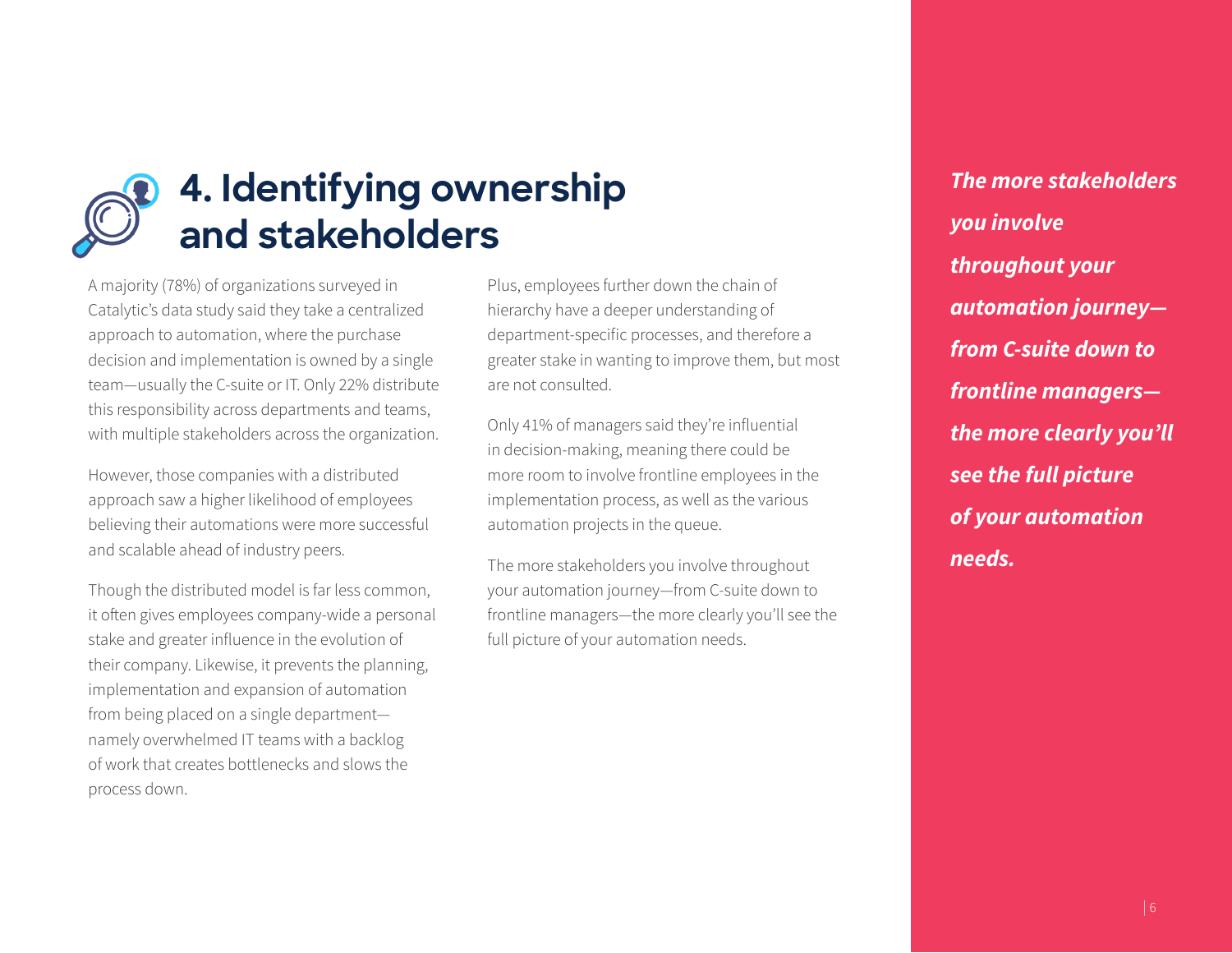**39% of employees in organizations with 250-1,000 people believe their automation tactics are superior, compared to 23% at companies with 50,000-plus people.**

### **5. Failing to contour to organization size**

One size does not always fit all, and that's particularly true of an automation strategy. Smaller organizations report ranking ahead of the curve with their automation strategy compared to their larger peers, and believe that gives them a competitive edge.

With fewer employees and therefore fewer stakeholders and decision-makers, there's more cross-company involvement in the buying, implementation and scaling processes —not to mention fewer processes to automate, less data and fewer tools to integrate.

In fact, 39% of employees in organizations with 250-1,000 people believe their automation tactics are superior, compared to 23% at companies with 50,000-plus people.

That doesn't mean all is lost for larger organizations, however. To keep with their smaller-sized peers, larger enterprises need to be more thoughtful with their planning strategy, in terms of involving more stakeholders, better communication, and ensuring you're choosing a technology provider that's flexible enough to accommodate your needs.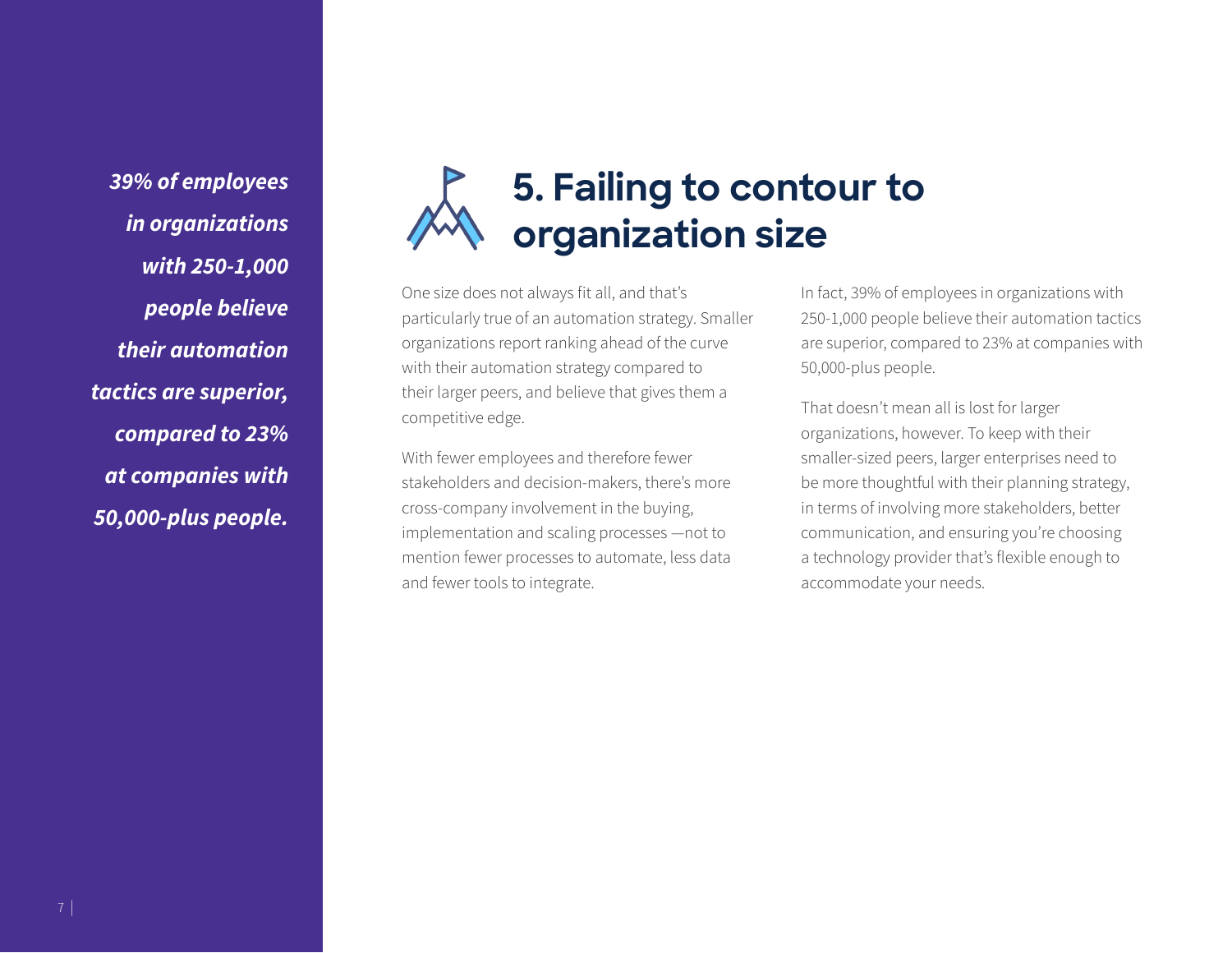

#### **6. Failure to identify key performance metrics**

Measuring the success of an automation program is one of the often overlooked steps in the journey. Once a technology is purchased, implemented, expanded, and ultimately scaled company-wide, there need to be measurements in place that allow you to track your progress, identify immediate and long-term benefits, and evaluate ROI.

#### **Employee productivity/output:**

Track the monthly output of your employees when they work manually, and note how much more they're capable of doing with the help of automation.

#### **Cost savings:**

Whether it's a more effective HR department, an improved supply chain, or a more compliant finance & accounting team, track the budget surplus your teams realize with more optimized processes.

It's important to benchmark these KPIs before implementing the technology, and track them on a month-to-month basis to see the data-driven evidence of your automation's effectiveness.

#### **Employee satisfaction:**

When your automation program is up and running, survey your employees to gauge their sentiment around efficiency, job satisfaction, and upskilling. This is an important criteria in the health of your company.

#### **Customer satisfaction:**

When your company's operations are more efficient and digitally agile, this will reflect in the perceived value your customers receive from your product or service. Keep track of the feedback they give you over time and note any increases around satisfaction, buying behavior, etc.

**Once a technology is purchased, implemented, expanded, and scaled companywide, there need to be measurements in place that allow you to track your progress.**